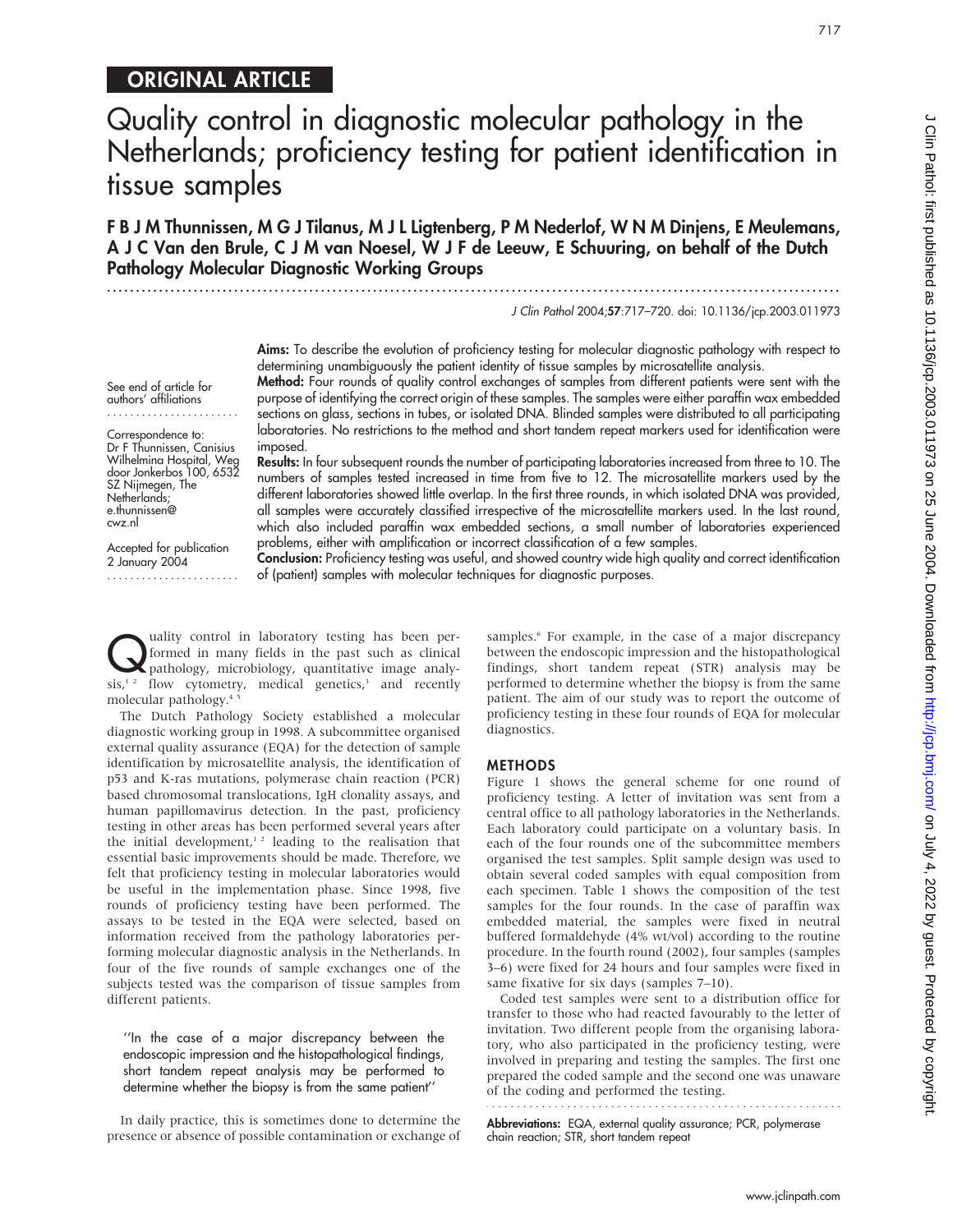



The results had to be returned within certain time limits accompanied by a questionnaire, containing the following questions:

- $\bullet$  Which test sample(s) belong to the same patient(s)?
- Which markers were used, including a detailed technical protocol (standard operating procedure)?

Participating laboratories sent their results to the distributional office. The sample codes were disclosed and the organising subcommittee member compared the results from the coded samples with the original results (table 1). He was also responsible for summarising all the outcomes in a report.

The definitions of the terms used for the description of outcome were adapted and extended from the Association for Molecular Pathology, as follows<sup>7</sup>:

- N Accuracy: ability to return a correct result compared with a reference.
- Precision: ability to produce the same result consistently on repeated testing of the same sample.
- N Analytical specificity: ability to return a negative result when target nucleic acid is not present.
- $\bullet$  Discordant: deviant from the reference.
- Compatible: not at variance with the reference, but not identical or not conclusive.

The compatible group contained cases where—for example, the extracted DNA could not be amplified; in other words, compatible determines for a sample the fraction of answers that still could be in agreement with the reference. In the case of 100% accuracy the use of the description compatible is not meaningful.

A concept report, with the laboratories still in coded form, was drawn up from the outcome, and was sent to all the participants. Each laboratory could establish its performance by comparison with the outcome regarded as the reference of each round. In addition, each laboratory could check at this point whether the report was correct with respect to its own data and compare its performance with the average or consensus. Subsequently, a central meeting was held, where the details of the outcome were discussed. Afterwards, a final report was made, with the anonymity of the laboratories being maintained. The procedure evolved during the quality

Table 1 The composition of the coded test samples for the four years

| Sample                   | 1998  | 1999        | 2000         | 2002    |
|--------------------------|-------|-------------|--------------|---------|
|                          | DNA A | DNA C       | 1 Par Bx E   | DNA G   |
| $\frac{2}{3}$            | DNA B | 0.001 DNA C | 6 Par Bx E   | DNA H   |
|                          | DNA B | DNA D       | 1 Par Rx E   | 1 Par H |
| $\overline{\mathcal{A}}$ | Water | 0.001 DNA D | $6$ Par Rx F | 1 Par G |
| 5                        | DNA A | Water       | 1 Par Rx F   | 6 Par G |
| 6                        |       | Par C       | DNA E        | 6 Par H |
| $\overline{7}$           |       | Par D       |              | 1 Par H |
| 8                        |       |             |              | 1 Par G |
| 9                        |       |             |              | 6 Par G |
| 10                       |       |             |              | 6 Par H |
| 11                       |       |             |              | Glass G |
| 12                       |       |             |              | Glass H |

DNA denotes high molecular weight isolated DNA; 0.001 DNA indicates<br>that the sample was diluted ×1000 in Tris-EDTA. Par indicates that the tube contained one or two 3-4 µm paraffin wax embedded section(s) and Glass denotes a paraffin wax embedded section on a coated glass slide; each sample from the same patient contains the same letter (A–F). Bx and Rx indicate biopsy and resection, respectively. The numbers indicate the quantity compared with other samples in the same round. Samples 3–6 from 2002 were fixed for 24 hours and samples 9–10 for six days.

control rounds and the procedure described here was performed only in the last round. In the first rounds an additional reviewer went over the quality control report.

#### RESULTS

The number of participants increased during the four rounds from three, to six, eight, and 10. The markers used by the different laboratories varied greatly. The same markers were used in two laboratories only. Table 2 shows the markers used in 2002; in general, they are similar to those used in previous years. Table 1 shows details of the composition of the test samples in the four rounds.

In the first round the design of the coded test samples was simple. Only DNA from a few samples was distributed, providing information about the amplification and interpretation of electrophoresis from the STR markers only. All three laboratories obtained a correct classification of the samples. In the subsequent rounds the sample composition was slightly extended, with specific aims.

In the second round, two different concentrations of DNA and large paraffin wax sections in small tubes were sent out. This extension aimed to test DNA isolation from paraffin wax embedded sections and subsequent STR analysis. All six laboratories obtained a correct classification of the samples, irrespective of the DNA concentration. Extracting DNA from paraffin wax embedded sections in the different laboratories did not lead to a reduction in accuracy. In addition, in the first two rounds water samples were tested, which were classified as negative by PCR in all the laboratories, leading to a specificity of 100%.

In the third round, both one paraffin wax embedded section of a small biopsy and six sections of a paraffin wax embedded margin of a resection specimen from the same patient were sent out. Because all samples were classified accurately, it was clear that one section of a small biopsy was sufficient for STR analysis. This shows that these eight laboratories could correctly group tissue samples using one 10  $\mu$ m thick paraffin wax embedded section from a 2–3 mm biopsy.

The fourth round contained the same elements as the previous rounds but, in addition, the samples had undergone variations in fixation time and DNA had to be extracted from a paraffin wax section that was mounted on a microscope slide. Table 3 shows the outcome of round four (2002). Six laboratories showed 100% precision when classifying samples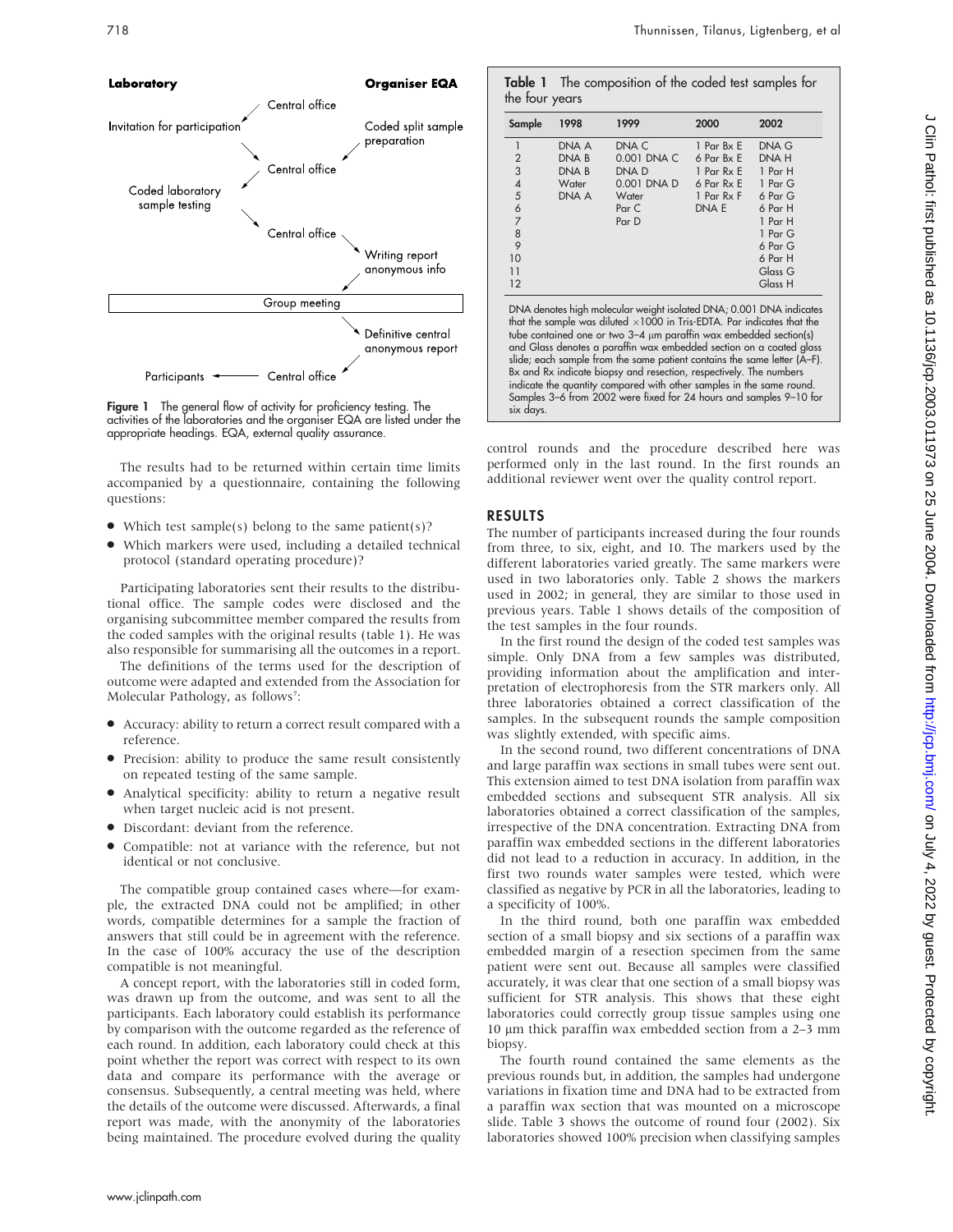|                | Laboratory |                |                |            |           |        |                |            |                 |         |  |
|----------------|------------|----------------|----------------|------------|-----------|--------|----------------|------------|-----------------|---------|--|
| Chromosome     |            | $\overline{2}$ | 3              | 4          | 5         | 6      | $\overline{7}$ | 8          | 9               | 10      |  |
|                |            |                |                |            |           | D1S158 |                |            |                 | D1S158  |  |
| $\overline{2}$ | D2S202     |                |                |            | D2S1352   |        | D2S1352        | Tpox       |                 | D2S123  |  |
| 3              |            | D3S1358        |                | D3S1358    | D3S2456   |        | D3S2456        |            |                 | D3S1298 |  |
| 4              | D4S174     | <b>FGA</b>     |                | <b>FGA</b> |           | D4S430 |                |            |                 |         |  |
| 5              | D5S346     | D5S818         |                | D5S818     |           | D5S346 |                | <b>CSF</b> |                 | D5S346  |  |
| $\frac{6}{7}$  |            |                |                |            |           |        | D6S624         |            |                 |         |  |
|                |            | D7S820         |                | D7S820     |           |        |                |            |                 |         |  |
|                |            |                |                |            |           |        |                |            | D8S133,         |         |  |
| 8              |            | D8S1179        |                | D8S1179    |           |        | D8S858         |            | S255, S261      |         |  |
|                |            |                |                |            |           |        |                |            | D9S156,         |         |  |
| 9              |            |                | D9S171, S156   |            | D9S932    | D9S63  | D9S932         |            | S171, S176 D963 |         |  |
| 11             | D11S875    |                |                |            |           |        |                | <b>THO</b> | hAR             |         |  |
| 12             |            | <b>VWA</b>     |                | <b>VWA</b> |           |        |                | <b>VWA</b> |                 |         |  |
| 13             |            | D13S317        | D13S1304, S153 | D13S317    |           |        |                |            |                 |         |  |
| 14             |            |                | D14S977        |            | D16S26224 |        | D16S2624       |            |                 |         |  |
| 17             | D17S250    |                |                |            |           |        |                |            |                 | D17S250 |  |
|                |            |                |                |            |           |        |                |            |                 | D18S58, |  |
| 18             |            | D18S51         |                | D18S51     | D18S858   | D18S58 |                | D18S51     |                 | S61     |  |
| 19             |            |                |                |            | D19S565   |        | D19S565        |            |                 |         |  |
| 21             |            | D21S11         |                | D21S11     |           |        |                | D21S11     |                 |         |  |
| X,Y            |            | Amelogenin     |                | Amelogenin |           |        |                |            |                 |         |  |

from the same patient. However, two of the 10 laboratories had technical problems with amplifying DNA for seven of 120 scores (6%). This outcome is essentially not discordant and was scored as compatible because the conclusion based upon the results obtained was not incorrect. The problems with PCR could not be attributed to prolonged fixation time, because the accuracy of classification was better for samples with longer fixation. In one laboratory, four samples were classified as discordant. In another laboratory, one of the samples, where DNA had to be extracted from the paraffin wax embedded section on a glass slide, was not conclusive and was incorrectly classified. In total, five of the 120 scores were incorrectly classified (4%). Overall, the score for this round was less accurate (96% compatible) than in the first three rounds (100%).

#### **DISCUSSION**

The results of proficiency testing were excellent in the first three rounds. A highly accurate classification was achieved, irrespective of the choice and number of markers used. In the first three rounds all samples were classified with 100% accuracy. It was clear that for a standard procedure of testing at least one section was sufficient for unambiguous sample identification. Thus, sample exchange identification using STR analysis does not require extensive molecular equipment and can be done by most laboratories that undertake molecular diagnostic analyses. In the 2002 round of proficiency testing (the fourth round), two of the coded test samples were paraffin wax embedded sections on glass slides, therefore extending the analysis to include DNA extraction from glass slides. From the discussion meeting after the concept report, it appeared that more laboratories had difficulties with PCR, but most were able to classify these samples correctly. However, one laboratory was not able to resolve the PCR or DNA extraction related problems and another was not sure why one sample was classified incorrectly. Because this laboratory accurately classified all the other samples, the specific improvement needed in this laboratory is probably the isolation of DNA from glass slides. Remarkably, in one laboratory four samples were classified as discordant. This was unexpected and might have resulted from the samples being mixed up early in the process of DNA isolation at the test site. Although samples were prepared in the distributing laboratory in a manner aimed at minimising mistakes and mix ups, we cannot exclude this as a reason for the outcome in this single laboratory. Because of these results

| Sample         | Reference      | Laboratory |                |    |   |   |              |   |   |           |                |
|----------------|----------------|------------|----------------|----|---|---|--------------|---|---|-----------|----------------|
|                |                |            | $\overline{2}$ | 3  | 4 | 5 | 6            | 7 | 8 | 9         | 10             |
|                | A DNA          | A          | A              | A  | A | A | A            | A | A | A         | A              |
| $\overline{2}$ | <b>B DNA</b>   | B          | B              | B  | B | B | B            | B | B | В         | B              |
| 3              | <b>B</b> Par   | B          | B              | B  | B | B | B            | B | B | B         | B              |
| $\overline{4}$ | A Par          | A          | A              | NP | A | A | A            | A | A | A         | A              |
| 5              | A Par          | A          | A              | NP | A | A | NP           | A | A | A         | A              |
| 6              | <b>B</b> Par   | B          | В              | NP | В | B | <sub>B</sub> | B | B | B         | A              |
| 7              | <b>B</b> Par   | B          | B              | B  | B | B | B            | B | B | B         | A              |
| 8              | A Par          | A          | A              | A  | A | A | A            | A | A | A         | B              |
| 9              | A Par          | A          | A              | NP | A | A | A            | A | A | A         | В              |
| 10             | <b>B</b> Par   | B          | B              | B  | B | B | B            | B | B | B         | B              |
| 11             | A Glass        | A          | A              | NP | A | A | A            | A | A | <b>B?</b> | $\overline{A}$ |
| 12             | <b>B</b> Glass | B          | B              | NP | B | B | B            | B | B | B         | B              |

DNA denotes high molecular weight isolated DNA. Par indicates that the tube contained one or two 3paraffin wax embedded section(s) and Glass denotes a paraffin wax embedded section on a coated glass slide; each sample from the same patient contains the same letter (A or B). NP, no polymerase chain reaction product; ?, uncertain classification. Bold indicates discordant results.